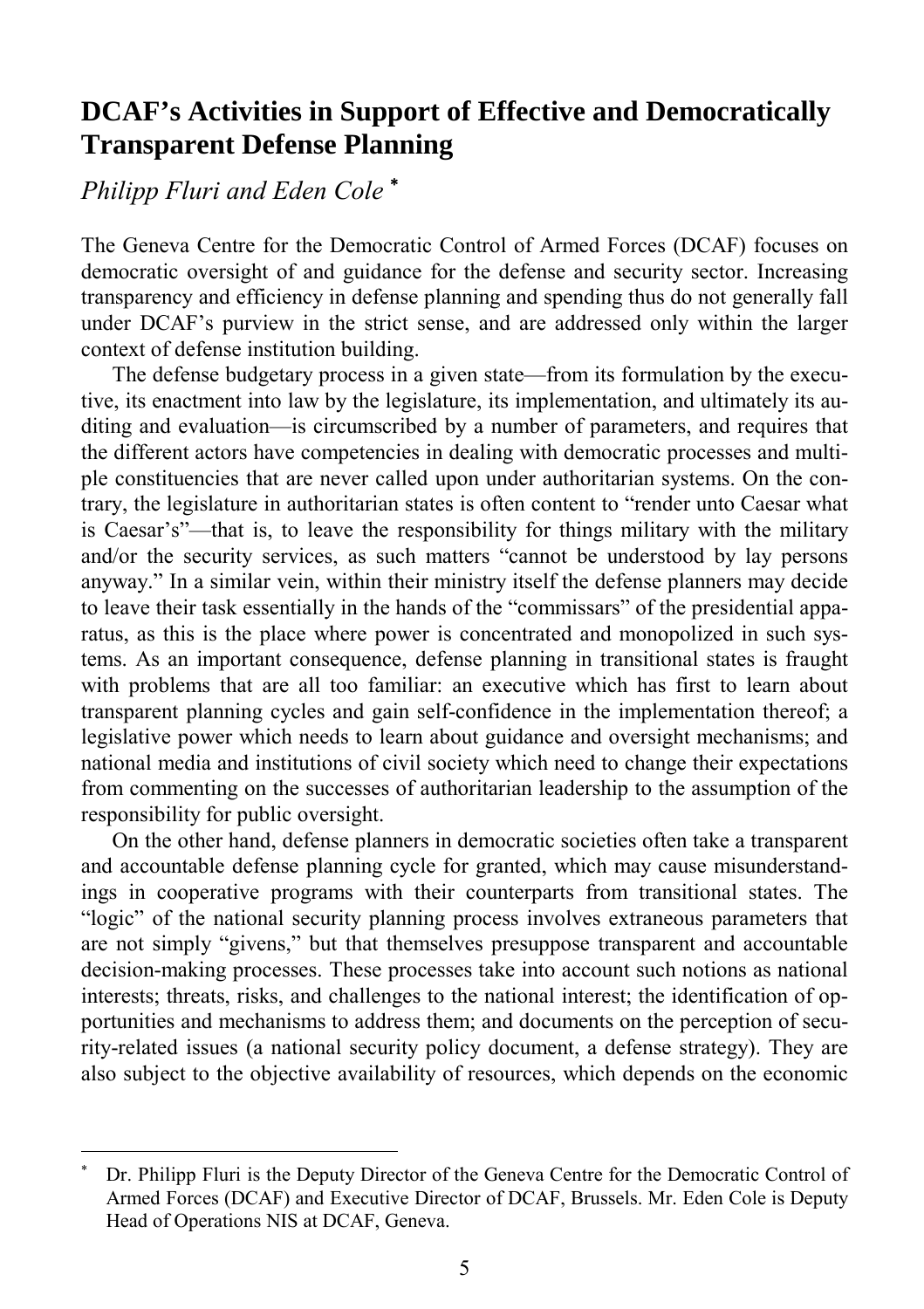performance of a given society and the competing demands between the security sector and other segments of society for their share of the national economic pie.

Since 2000, DCAF has developed a number of programs to assist transitional states in developing proper democratic oversight of their armed forces, including guidance strategies and competencies that also touch on defense planning. In this essay, we will provide a list of such activities, including references to further documentation available on the Internet.

## **1. Self-Assessment Studies**

-

For both domestic and international experts to gain a clear understanding of the status of the defense and security sector in a given country—and, against this background, to gain an appreciation for the needs and opportunities of a *structured* reform process there is a need to document, analyze, and take stock of the current state. Acting on a mandate from the Swiss Ministry of Foreign Affairs, the Geneva Centre for DCAF implemented (in cooperation with the Stability Pact Table III) Self-Assessment Studies on Defense and Security Sector Reform in Albania, Bulgaria, Croatia, Macedonia, Moldova, and Romania from 2000 through  $2004<sup>1</sup>$  Mixed teams of experts from both governmental and non-governmental organizations, academia, and the media were instructed on best practices in defense and security sector governance through training programs and readings in the current literature in the field. These teams were then asked to document and assess one aspect of defense and security sector reform in their country.

The "self-assessment" program, though not free from initial challenges posed by group dynamics and knowledge gaps, yielded six book-size country studies which are to date the most comprehensive documentations of defense and security sector reform readily and unrestrictedly available in English. By empowering a group of dedicated

<sup>1</sup> These works include: Eden Cole, Timothy Donais, and Philipp H. Fluri, eds. *Defence and Security Sector Governance and Reform in South East Europe Self-Assessment Studies: Regional Perspectives* (Baden-Baden: Nomos, 2004), see www.dcaf.ch/publications/ SSG\_regional.cfm?nav1=4&nav2=2; Philipp H. Fluri and Jan A. Trapans, eds., *Defence and Security Sector Governance and Reform in South East Europe: Insights and Perspectives: A Self-Assessment Study,* Volume 1*; Albania;. Bulgaria; Croatia* (Belgrade/Geneva: CCMR, 2003); Volume 2, *Macedonia, Moldova, Romania* (Belgrade/Geneva: CCMR, 2003), see www.dcaf.ch/\_docs/SSG\_regional/SEE\_publications.pdf; David Law and Philipp Fluri, eds., *Security Sector Expert Formation—Achievements and Needs in South East Europe* (Vienna: National Defence Academy, in cooperation with the Geneva Centre for the Democratic Control of Armed Forces and the PfP-Consortium of Defence Academies and Security Studies Institutes, 2003), available at www.dcaf.ch/publications/SS expert.cfm?nav1=4&nav2=2; Philipp Fluri and Velizar Shalamanov, eds., *Security Sector Reform—Does It Work? Problems of Civil-Military and Inter-Agency Cooperation in the Security Sector* (Sofia: Procon, 2003), available at www.dcaf.ch/publications/ SSR work.cfm?nav1=4&nav2=2; David Greenwood, ed., *Transparency and Accountability in South East European Defence* (Sofia: DCAF/George C. Marshall-Bulgaria, 2003), available at www.dcaf.ch/publications/ Transparency\_defence.cfm.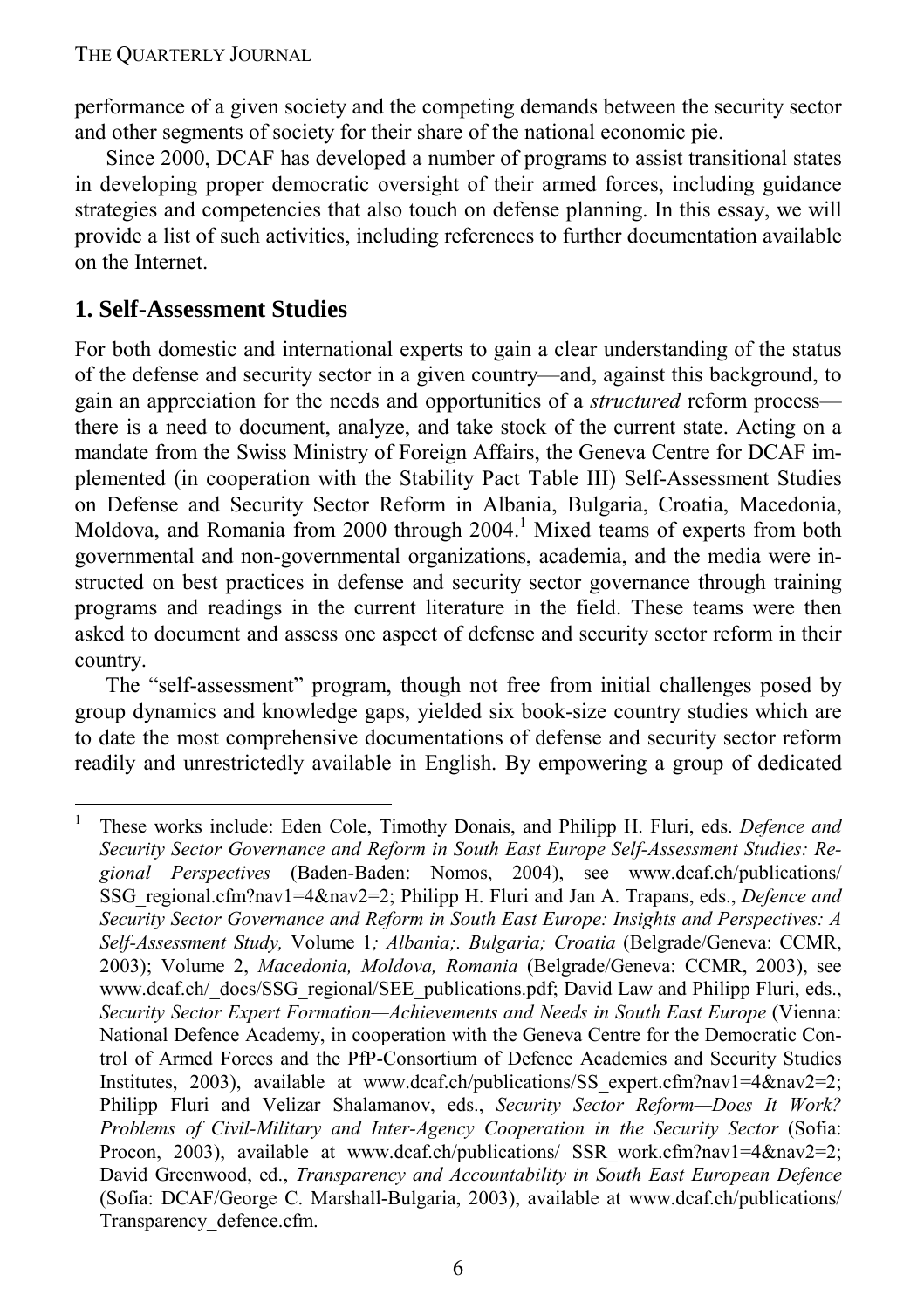experts from both government and civil society, this approach also contributes to the creation of a "strategic community" of experts in these countries. Elaborate questionnaires ensure not only a structured approach for a given country, but also permit crosscountry analysis on specific topics. Special attention ought thereby to be given to accountability and transparency.

A team of Georgian experts has been engaged in a similar exercise since  $2002$ .<sup>2</sup> In Ukraine, the publication of the proceedings of a series of seminars documenting the progress of defense reform served a similar purpose.<sup>3</sup>

## **2. Working Groups/Yearbooks on Defense and Security Sector Reform**

Ideally, such self-assessment efforts do not stop with the publication of reports, but lead to sustained local efforts to document, assess, and possibly support ongoing reform efforts. This is the case in Bulgaria, where a consortium of non-governmental think tanks is monitoring the reform process, and in Turkey, where the forthcoming (2006) Yearbook by a TESEV-led security sector reform working group may have a ground-breaking effect on both the empowerment of civil society and the monitoring of defense and security sector reform.

## **3. Collection and Analysis of Laws and Policy Documents**

 $\overline{a}$ 

As most transitional states suffer from a multitude of both inherited and newly created laws, presidential *ukasy*, and policy documents, etc., which in the interest of a "divideand-conquer" mentality were never fully publicized in these states' authoritarian past, there will be a need to document the existing legal situation by collecting and making publicly accessible such laws and policies (ideally also in English), as there may (and in fact should) be an interest on the part of cooperative programs in assessing and proposing amendments to such legislation. The Geneva Centre has run such documentation programs in the Russian Federation (in cooperation with the Duma Defense Committee), Georgia (in cooperation with the Parliamentary Staff Directorate), and in Ukraine (in cooperation with then-Rada President Litvin and Defense and Security Committee Chairman G.K. Kriuchkov). The Ukrainian legislation is now being trans-

<sup>2</sup> David Darchiashvili and Philipp H. Fluri, eds., *After Shevardnadze: Georgian Security Sector Governance After the Rose Revolution,* available at www.dcaf.ch/publications/ georgia\_ssg.cfm?nav1=4&nav2=2.<br>3. Dhilinn H. Eluri and Sergei Direct

Philipp H. Fluri and Sergei Piroshkov, eds., *Ukrainian Security Sector Reform: Materials from the International Conference, Kiev,*  $27<sup>th</sup> - 28<sup>th</sup>$  *May 2004 (Kiev: Mig Press for DCAF &* NIISP, 2004) (in Ukrainian); available at www.dcaf.ch/lpag/pub\_fluri\_piroshkov.cfm ?navsub1=4&navsub2=3&nav1=3. See also Leonid Polyakov, "An Analytical Overview of Democratic Oversight and Governance of the Defence and Security Sector in Ukraine," *DCAF Working Papers*, No. 152 (January 2005); available at http://www.dcaf.ch/\_docs/ wp152.pdf.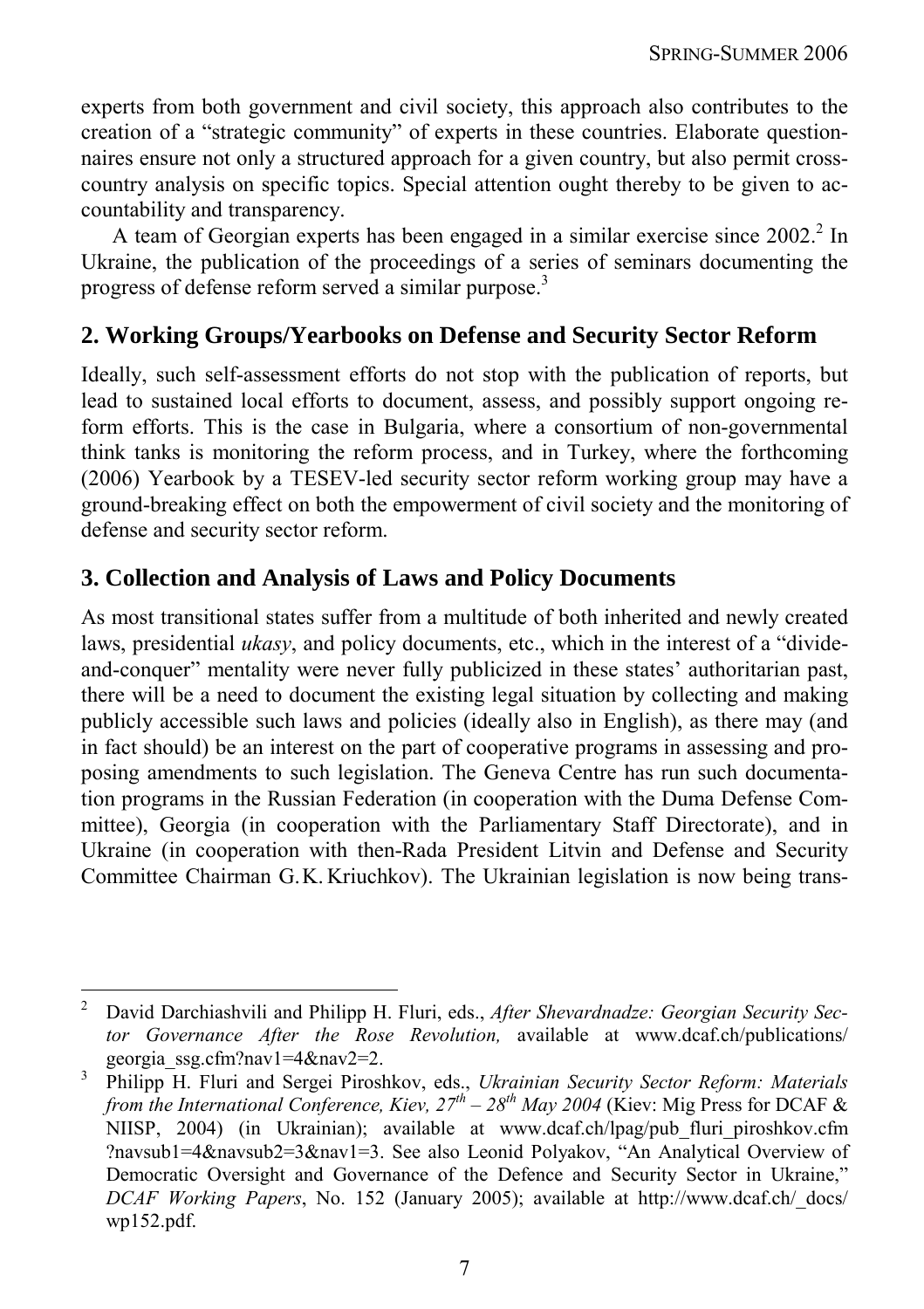$\overline{a}$ 

lated into English by the Geneva Centre on a mandate from NATO in support of the impending defense review process in Ukraine.<sup>4</sup>

## **4. Textbooks, Model Laws, Model Organizational Charts, etc.**

In support of these early collection and assessment activities, aid organizations may decide to produce a number of model laws (e.g., on democratic parliamentary oversight) and model descriptions of ministerial organization (most transitional states will be found to have no civilian oversight structures within the Ministries of Defense—a number of Mediterranean Dialogue countries do not even have Defense Ministries). Geneva Centre publications on parliamentary oversight of the defense and security sector—co-published with the NATO Parliamentary Assembly (NPA) and the Inter-Parliamentary Union—have proven to be rather successful; of the latter, some 100,000 copies have been distributed worldwide in thirty languages to date, including Arabic, Russian, Spanish, Turkish, and Chinese.<sup>5</sup> Similarly, textbook-type publications on such topics as defense institution building, defense planning and budgeting, etc., can be ex-

<sup>4</sup> *Collection of Russian Security Sector Laws*, All extant acts relating to the security sector published in English and Russian, see http://www.dcaf.ch/publications/bm\_arbatov.cfm ?nav1=4&nav2=2; *Georgian Security Sector Laws*, All extant acts relating to the security sector translated and published in English as "The Security Sector Laws of Georgia," available at http://www.dcaf.ch/publications/SSL\_Georgia.cfm?nav1=4&nav2=2; *Ukrainian Security Sector Laws*, published as Volodimir Litvin, Philipp Fluri, and Georgi Krychkov, eds., *Legal Foundations of the Defense Apparatus and Civil-Military Relations* (Kiev: Verkhovna Rada, 2005) (in Ukrainian and Russian), published in cooperation with DCAF, see http://www.dcaf.ch/publications/legal\_foundations.cfm?nav1=4&nav2=2.<br>5 Bbiling Fluri and Anders Johnsson, eds. *Barliamentary Oversight of the* S

Philipp Fluri and Anders Johnsson, eds., *Parliamentary Oversight of the Security Sector: Principles, Mechanisms and Practices* (Lausanne: Presses Centrales Lausanne SA, 2004) is available in Albanian, Arabic, Armenian, Azeri, Bahasa, Bosnian, Bulgarian, Croatian, English, Farsi, French, Georgian, German, Hungarian, Kyrgyz, Latvian, Macedonian, Mongolian, Polish, Romanian, Russian, Serbian, Slovenian, Spanish, Turkish, Urdu, and Ukrainian. See www.dcaf.ch/oversight/\_publications.cfm?navsub1=12&navsub2=3& nav1=3.

For the DCAF-NATO Parliamentary Assembly Handbook for Defence Committees, see Hans Born, Philipp H. Fluri, and Simon Lunn, eds., *Oversight and Guidance: The Relevance of Parliamentary Oversight for the Security Sector and its Reform* (Brussels/Geneva: DCAF, 2003); see http://www.dcaf.ch/\_docs/dcaf\_doc4.pdf. Russian and Ukrainian versions have been available since 2005.

Versions in other languages are pending, and can be provided once funding is available. On parliamentary oversight of intelligence services, see Hans Born and Ian Leigh, eds., *Making Intelligence Accountable: Legal Standards and Best Practice for Oversight of Intelligence Agencies* (Oslo: Publishing House of the Parliament of Norway, 2005). Russian, Ukrainian, and Serbian versions are also available; see www.dcaf.ch/handbook\_intelligence/\_index.cfm ?navsub $1=27$ &nav $1=3$ .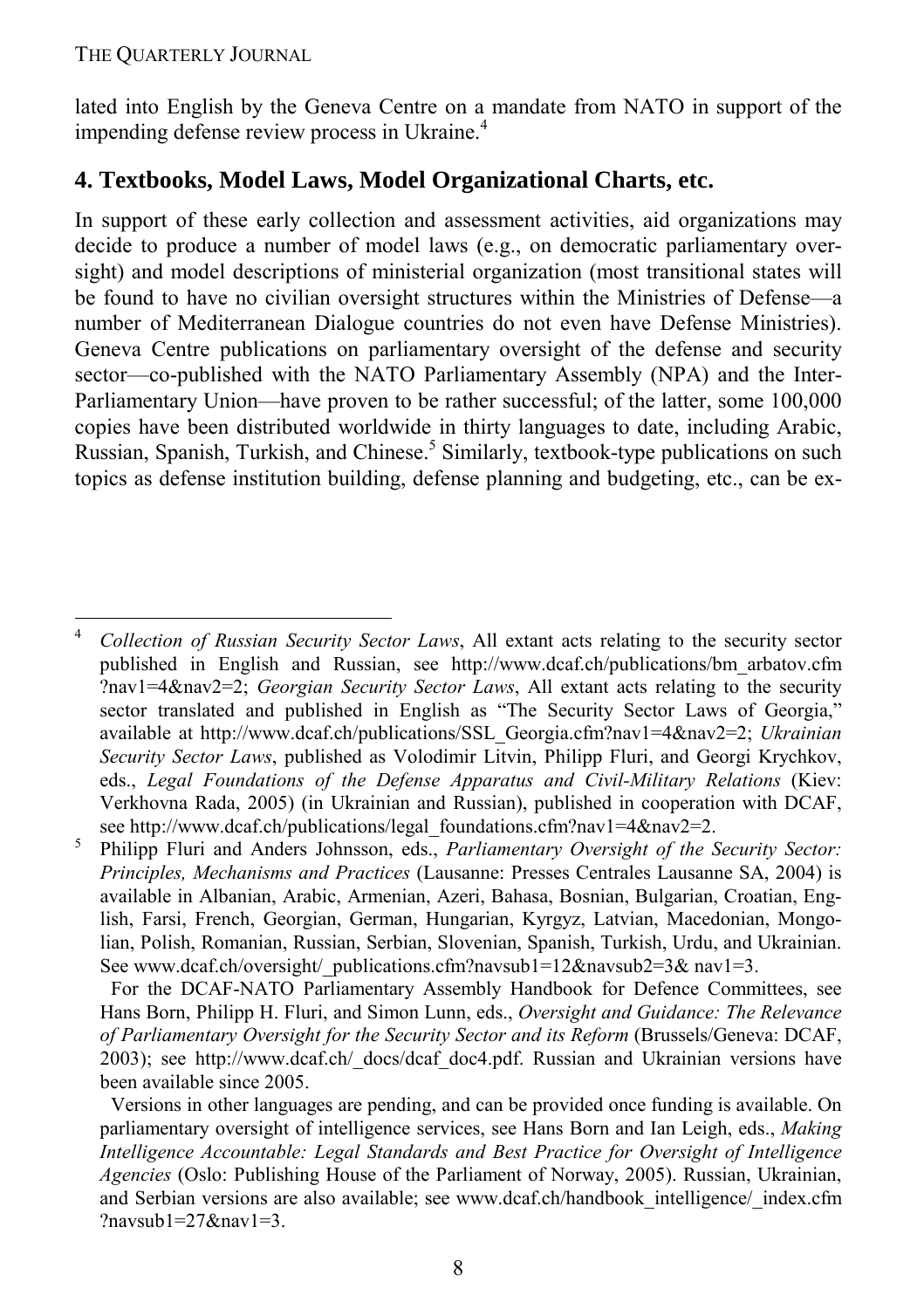pected to be of similar interest both to experts directly involved in these processes and to a larger public interested in substance and oversight questions.<sup>6</sup>

## **5. Empowerment Programs**

At early or even only preparatory stages of reform, as well as during the entire reform process, empowerment programs for both governmental and non-governmental experts are of importance. The Rose-Roth process has been highly successful in the parliamentary sphere, while a plethora of Partnership for Peace programs have been instrumental in training mainly representatives of the executive branches and the military and security services themselves—a reason why one may favor considering similar programs for the MENA region now. Within the framework of the Partnership for Peace, DCAF has been cooperating continuously with the NPA and local parliaments and ministries. Special attention has also been given to DCAF's South East Europe Parliamentary Staffers empowerment program. Under this program, DCAF hires, equips, and trains staffers in most South East European countries (in cooperation with the national parliaments). As of April 2006, the Moldovan Parliament has also been offered the services provided by the training program, and is deliberating how to best make use of it.

## **6. Implementing Reform**

 $\overline{a}$ 

All the activities listed above will continue to be of importance in the implementation phase of the reform process. They may, however, change in shape, and will certainly change in content, depending on local conditions. In a number of reform situations, "twinning" has been found to be a highly effective tool for "on-the-job training." As decision-makers and high-level administrators can be expected to be burdened with a heavy workload, they will hardly be able to acquire further expert knowledge while in office by any way other than learning on the job. Training must thus be brought to them under the conditions of their specific working and decision-making positions. Through "twinning," experienced or retired officials from established and/or advanced reform states are paired with administrators in a similar position in a transitional state. These trainers make themselves available for a number of weeks a year to visit their partners, as well as their superiors and collaborators, and to assist them in making decisions in the light of best practices in the field. These partners can also provide assis-

<sup>6</sup> A DCAF-prepared *Model Law on Parliamentary Oversight* was adopted in 2001 by the CIS Parliamentary Assembly. For English text, see www.dcaf.ch/\_docs/dcaf\_doc1\_1.pdf; for Russian text, see www.dcaf.ch/\_docs/dcaf\_doc1\_1R.pdf. See also *Draft Federal Law for Improvements to Civilian Oversight of Armed Forces in the Russian Federation*, at www.dcaf.ch/\_docs/dcaf\_doc6.pdf.

Similarly, a DCAF-prepared *Model Legislation on Peacekeeping and Military Affairs* was passed by the CIS Parliamentary Assembly; it is available online at www.dcaf.ch/lpag/ ev stpeter 031001 papers.cfm?navsub1=4&navsub2=2&nav1=3 and www.dcaf.ch/ docs/ dcaf doc5.pdf.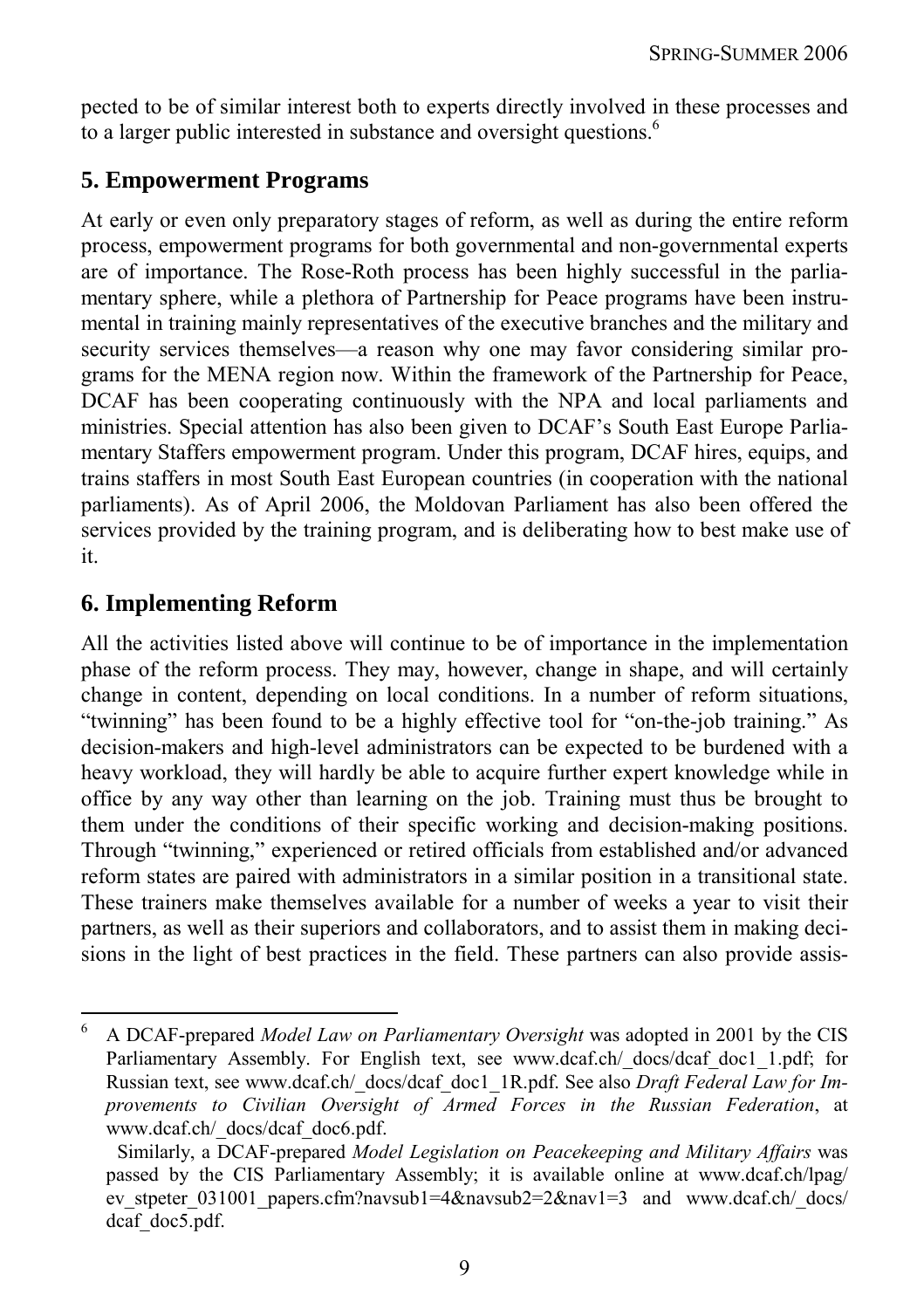tance in drafting documents and finding training opportunities for the next generation of civil servants in the ministries in question. Though no domain of defense governance should be excluded from such cooperation, there are key areas of democratic defense and security governance that will require special attention:

- Key guidance, transparency, and confidence-building policy documents, such as a national security policy document
- Democratic civilian executive and parliamentary oversight, including over the intelligence services
- Defense planning and budgeting
- A qualified information policy
- Inter-ministerial, inter-agency, and international cooperation
- Legal transparency and the rule of law

## **7. Monitoring Reform**

For defense and security sector governance to be truly democratic and effective, the relevant actors need to be monitored and assisted by empowered parliaments and civil societies. Reform, though in many cases planned and implemented by the executive branch, needs to be firmly rooted in the nation's culture itself. Reform is, in the last analysis, a transfer and promotion of cultural values, norms, standards, and procedures, and will only work if and when the expectations and habits of the entire society become democratic and a system of checks and balances is firmly in place.<sup>7</sup>

## **8. Legal-Political Assistance Group (LPAG) and "Twinning" Programs**

In a transitional state, all hands are needed on deck, and senior defense officials will rarely find opportunities to acquire new expertise through training or advanced education. Moreover, in a classical post-authoritarian situation, very few transition leaders can be expected to have had any lived experience of democratic defense and security sector governance. In order to support the transition process, DCAF therefore has created a group (known as the LPAG) of senior politicians and defense officials from established democracies and advanced transition societies who are at the disposal of senior and mid-ranking decision-makers and defense/security sector officials in transitional societies.<sup>8</sup> "Twinning," the temporary and repeated/repeatable mentoring assignment of a seasoned, active, or retired expert from a democratically controlled defense establishment to a partner in an emerging democracy, has proven to be a highly promising approach as well.

<sup>-&</sup>lt;br>7 See Philipp H. Fluri and Eden Cole, "Security Sector Reform in South East Europe: A Study in Norms Transfer," in Heiner Hänggi and Theodor Winkler, eds., *Challenges of Security Sector Governance* (Münster: LIT, 2003), 119-146.

See www.dcaf.ch/lpag/\_index.cfm?navsub1=4&navsub2=1&nav1=3.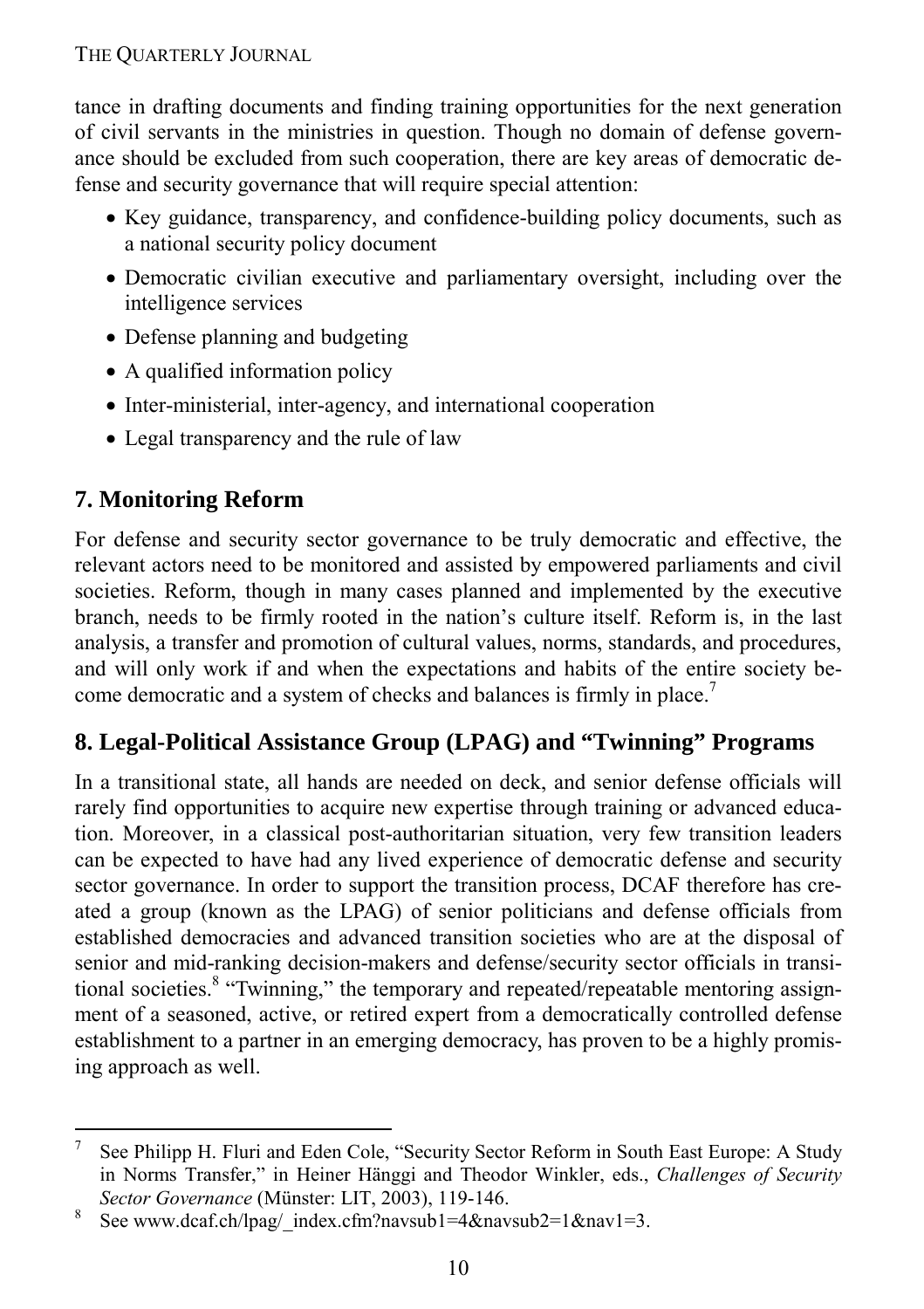## **9. Rooting Reform in Civil Society**

Any transition to democracy cannot be completed without the presence of a vibrant civil society. As a research and documentation activity, the Geneva Centre analyzes and compiles best practices for civil society involvement in governance in Western and emerging democracies, and seeks to create tools and means for communicating such insights to non-governmental organizations, academic institutes, and the media in partner countries.<sup>9</sup> DCAF takes special care to develop strategic partnerships with nongovernmental organizations that have strong potential to promote good governance.

#### *Documentation of Best Practices*

 $\overline{a}$ 

DCAF's Civil Society Working Group conducts research on the impact of civil society actors, including the media, that seek to promote transparency, accountability, and public discussion of public policy-related issues in mature democracies and transitional states. The working group structures its projects around core themes of promoting the development of civil society, empowering institutions to make their voices heard and influence governmental decision-making, and enabling civil society to help inform and educate the public about vital policy issues.

As mentioned above, the Geneva Centre, acting on a mandate from the Swiss Ministry of Foreign Affairs, implemented stock-taking exercises on the status of security sector reform in South East Europe (including Moldova). Special attention was given to *civil society's involvement in security sector reform*, and the *need for expert formation, capacity building, and empowerment* (both governmental and non-governmental) in these countries.<sup>10</sup> In order to contribute to expert formation itself, the DCAF project leaders cooperated closely with "country teams" consisting of both governmental and non-governmental experts, which benefited from workshops and exchanges with international experts organized on their behalf. Further studies investigated the status of *transparency in defense matters*—again, a field in which civil society will play a cru-

<sup>9</sup> See e.g. Marina Caparini, Philipp Fluri, and Ferenc Molnar, eds., *Civil Society and the Security Sector: Concepts and Practices in New Democracies* (Münster: LIT, 2006), www.litverlag.de/isbn/3-8258-9364-2. DCAF invited prominent representatives of donor organizations and civil society to compare approaches and discuss lessons learned in Civil Society empowerment programs, both from donor and recipient perspectives. The research project involved individuals from prominent donor agencies and non-governmental organizations working in the field of democracy and security sector reform promotion, and having a specific focus on Civil Society support, transparency and good governance. The project, whose findings are now available in book form, identified and evaluated strategies and methodologies for engaging Civil Society in transition countries more effectively in good governance. 10 See, for example, Law and Fluri, eds., *Security Sector Expert Formation – Achievements and* 

*Needs in South East Europe*, available at: http://www.dcaf.ch/publications/SS\_expert.cfm ?nav1=4&nav2=2.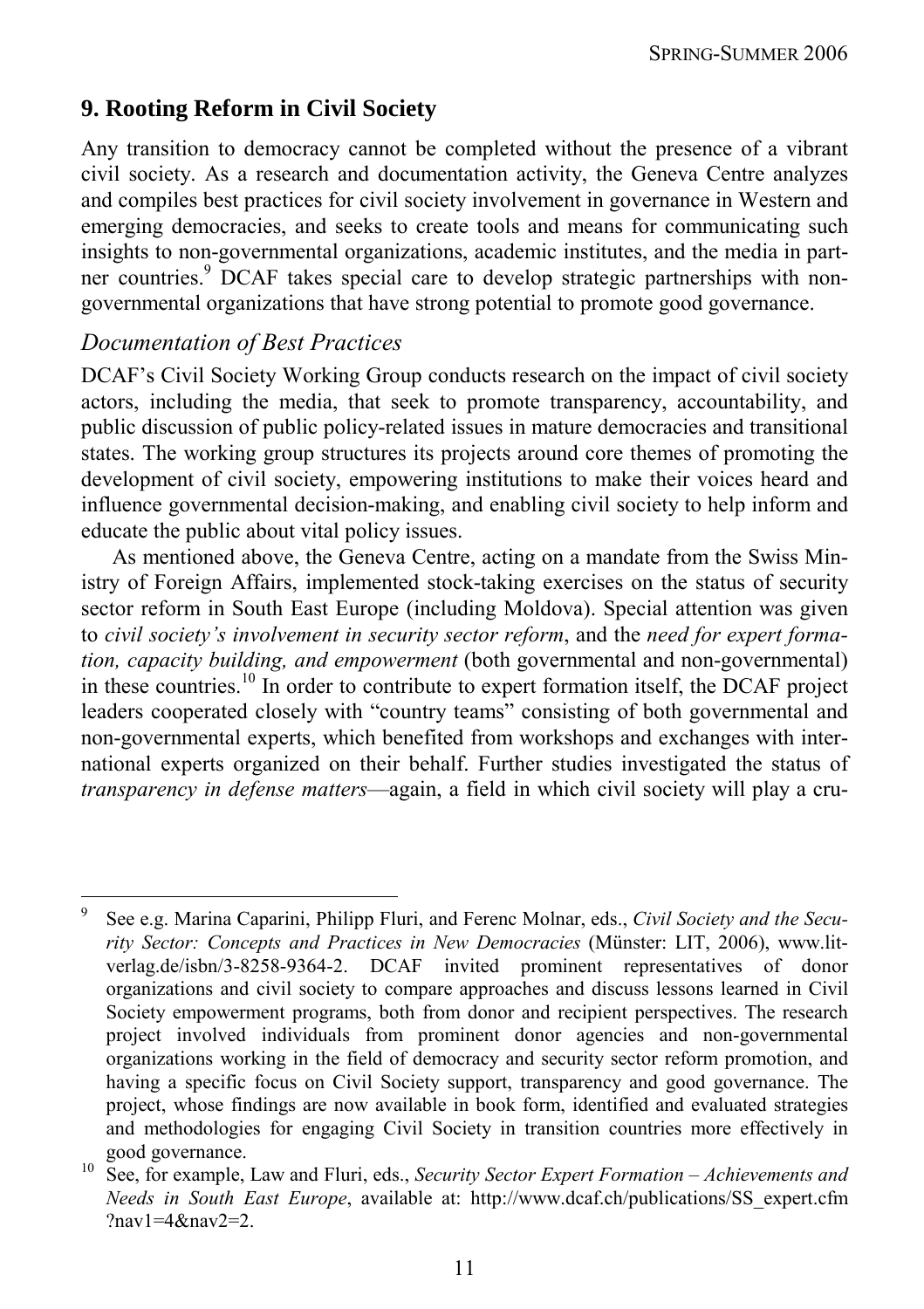cial role—and *overall satisfaction with the status of security sector reforms.*11 The DCAF-organized Consortium of Defence Academies Working Group on Security Sector Reform—another tool for independent capacity building—assisted DCAF in these successful and highly pertinent undertakings.<sup>12</sup>

### *Civil Society Capacity Building and Empowerment*

Totalitarian rule in Eastern Europe and the former Soviet Union fragmented society and isolated the individual. After the fall of the Soviet Union, representatives of the old order founded a number of "non-governmental" organizations with a view toward absorbing Western funding and other benefits. DCAF therefore gives special attention to capacity building among the younger generation, women, and minorities—groups that were largely excluded from the initial influx of funding after the fall of the Soviet bloc.

Strategic partnerships with select institutions and individuals have been highly successful. A DCAF-sponsored civil society platform in the Russian Federation, for example, actively assists the Federation Council in security sector decision-making by providing comparative analysis.<sup>13</sup> In Ukraine, a civil society platform documents and analyzes reforms, and has (via its academic links) created an ADL post-graduate course on democratization and security sector governance. The Turkish Foundation for Economic and Social Research has created a Working Group on Security Sector Reform, which organizes highly acclaimed conferences on select aspects of security sector reform. In 2006, the working group will publish an independent Yearbook on Security Sector Reform in Turkey.14

### *Handbooks for Media and NGOs*

Given the success of the *IPU-DCAF Handbook on Parliamentary Oversight of the Defense and Security Sector*, DCAF has published a comparative study on best practices for media involvement in security sector governance, and is cooperating with UNDP Bratislava on the publication of a *Civil Society Handbook on Security Sector* 

 $11$ See, for example, Fluri and Shalamanov, eds., *Security Sector Reform, Does it Work? Problems of Civil-Military and Inter-Agency Cooperation in the Security Sector*, available at www.isn.ethz.ch/dossiers/ssg/pubs/books5.cfm; and Marina Caparini, "Security Sector Reform and Post-Conflict Stabilization," in Alan Bryden and Heiner Hanggi, eds., *Reform and Reconstruction of the Security Sector* (Geneva: Centre for the Democratic Control of Armed Forces, 2004); available at www.dcaf.ch/publications/e-publications/SSR yearbook2004/

Chapter\_7\_Caparini.pdf.<br>
<sup>12</sup> See www.dcaf.ch/pfpc/\_index.cfm?navsub1=16&nav1=3.<br>
<sup>13</sup> Seminar series in partnership with the FPC discussing legal, political, media-related, and security sector reform aspects of civil society in Russia. See http://www.dcaf.ch/ csbp/\_index.cfm?navsub1=19&nav1=3. 14 See, for example, Willem F. Van Eekelen, Philipp H. Fluri, Alain Faupin, et al., "Democratic

Oversight of the Security Sector: Turkey and the World," *DCAF and TESEV Series in Security Sector Studies,* No. 1 (Istanbul: TESEV, 2005).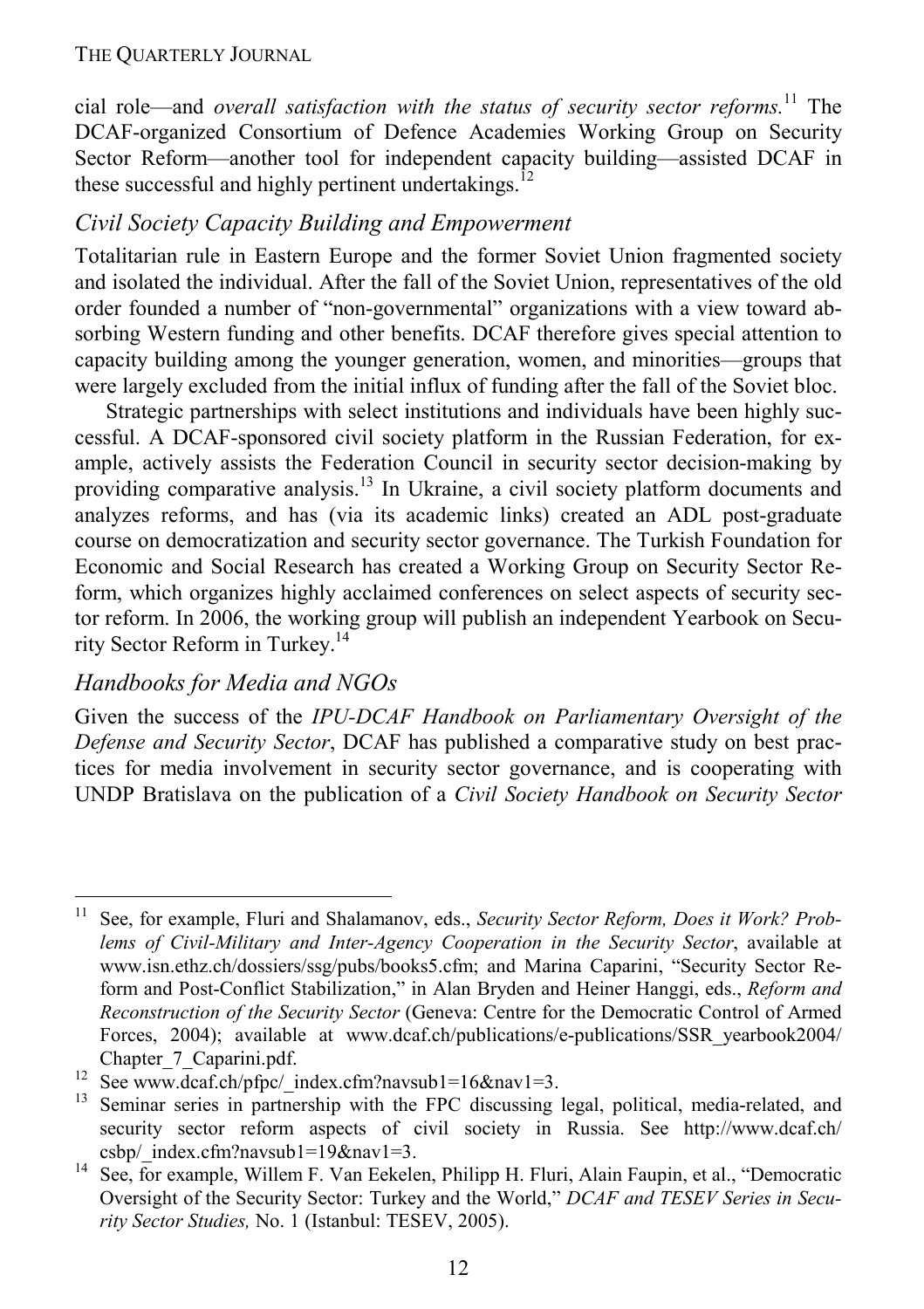*Reform* (forthcoming, 2006). Moreover, in 2005 DCAF responded to calls for a *Sourcebook on Security Sector Governance* for general readers.<sup>15</sup>

### **Conclusions**

 $\overline{a}$ 

The Geneva Centre for the Democratic Control of Armed Force was established with the explicit mandate to combine comprehensive research into and documentation on best practices with equally comprehensive concrete, sustainable, long-term empowerment programs in transition societies. In order to fulfill this mandate, DCAF not only focuses on defense reform and democratic oversight of the defense sphere, but has also actively developed a comprehensive integrated border management program, which by sheer cost is probably the most substantial DCAF program.<sup>16</sup> Preparations for a parallel policing program are under way, and an intelligence services oversight and reform program already exists.

DCAF, originally and still largely an initiative of Switzerland's foreign and defense policy, is today a trans-governmental organization with forty-six member states. Its research-cum-technical cooperation format and its lean management structure allow for foresight, comprehensive understanding, and conceptualization of emerging challenges and opportunities in security sector governance, as well as rapid response to calls for assistance and support from governments and international organizations alike.

DCAF thus did not find it difficult to answer a call from NATO International Staff (IS) to assist with the conceptualization and implementation of the PAP-DIB program. In April 2005, two consecutive events launching PAP-DIB used its conceptual framework to discuss more broadly the principles of democratic oversight, accountability, and transparency in the context of security sector governance and to qualitatively deepen the partnership relationship between EAPC countries and those in the Caucasus and Central Asia. Participants from Moldova, Armenia, Azerbaijan, and Georgia attended both events.17 Proceedings of the launch event were later published as *Defence Institutions Building. The 2005 Partnership Action Plan on Defence Institution Building—Regional Conference* (Fluri and Cole, eds., Vienna: LaVak, 005). Further-

<sup>15</sup> Philipp H. Fluri and Miroslav Hadzic, eds., *Sourcebook on Security Sector Reform* (Belgrade/Geneva: DCAF, 2005), available at www.dcaf.ch/publications/e-publications/

SSR\_Sourcebook/contents.html. 16 Additionally, the DCAF Research and Documentation Department is soon to publish the first study by Marina Caparini and Otwin Marenin, eds., *Borders and Security Governance:* 

*Managing Security in a Globalised World* (Münster: LIT, 2006, forthcoming).<br><sup>17</sup> See http://www.dcaf.ch/news/ev\_tblisi\_050425.cfm?nav1=2&nav2=2. The events were organized as a joint Swiss-Georgian initiative, with the support of the Geneva Centre for the Democratic Control of Armed Forces, NATO IS, and the NATO Studies Centre, Bucharest. For further information about Partnership Action Plan–Defense Institution Building, see http://www.nato.int/docu/basictxt/b040607e.htm.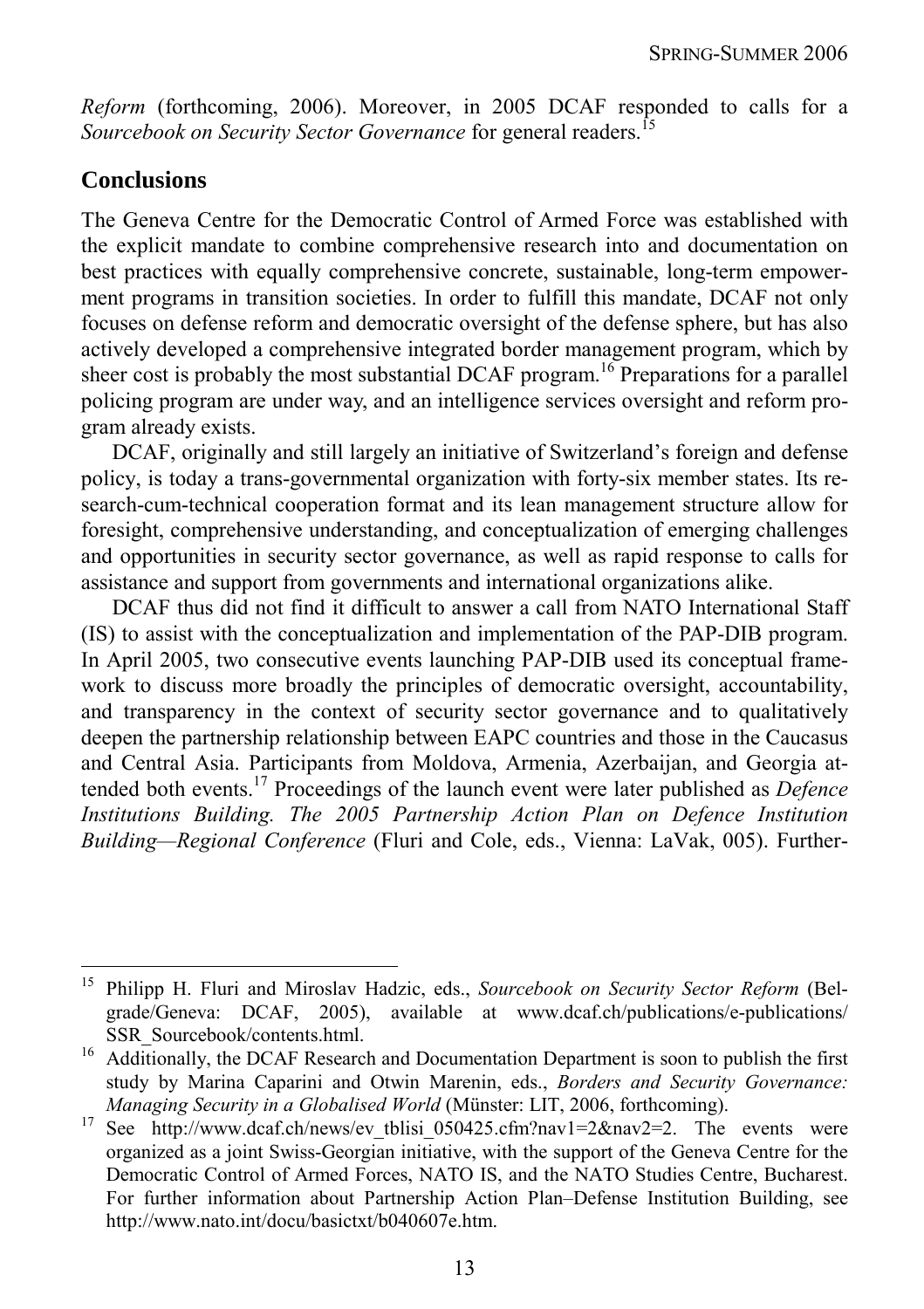-

more, additional research has been made available, both in electronic and printed form $18$ 

These conferences were subsequently highly commended at the EAPC Ambassadors meeting at NATO IS in Brussels on 11 May, and the lessons learned have been incorporated into planning discussions for a similar PAP-DIB event for Central Asia. Unfortunately, the original plan for the event to be co-organized with the Turkish Ministry of Defense in March 2006 could not be realized. In 2006, a *PAP-DIB Source Book* (edited by Willem van Eekelen and Philipp Fluri) will be published by LaVAk in Vienna, to be available in both English and Russian. Through these actions, the Geneva Centre stands at the forefront of the effort toward supporting security sector reform in Europe.

<sup>18</sup> Eden Cole and Philipp H. Fluri, eds., *Defence Institution Building: Papers presented at the Conference on 2005 Partnership Action Plan on Defence Institutions Building (PAP-DIB) Regional Conference for the Caucasus and Republic of Moldova, held in Tbilisi, 25 April 2005* (Vienna: LaVak, 2006), available at http://www.dcaf.ch/publications/defence institution\_conf\_tbilisi.cfm?nav1=4&nav2=2.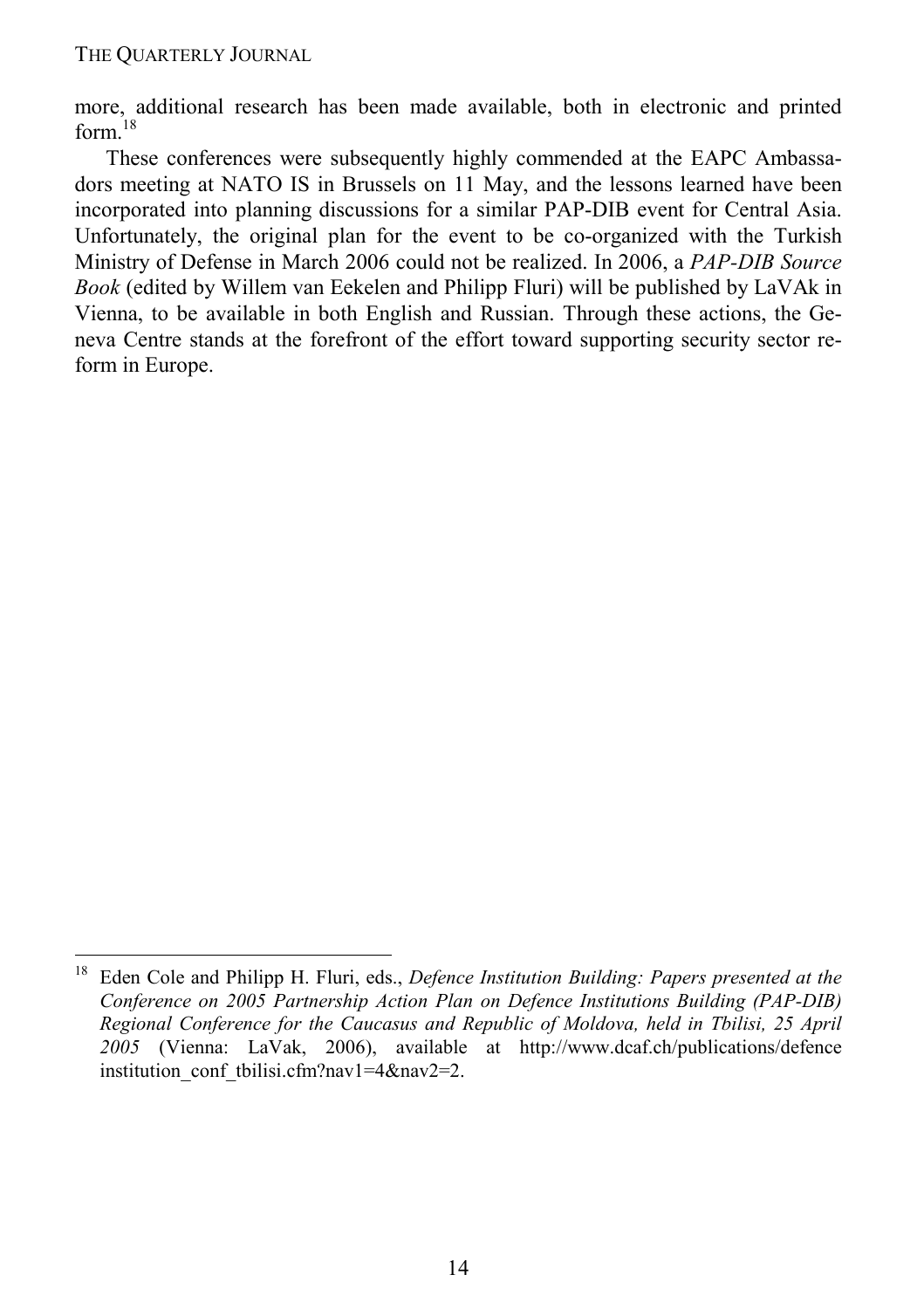## **Bibliography**

[Born, Hans,](http://connections-qj.org/biblio?f%5bauthor%5d=415) and [Ian Leigh.](http://connections-qj.org/biblio?f%5bauthor%5d=416) *[Making Intelligence Accountable: Legal Standards and](http://procon.bg/node/1954)  [Best Practice for Oversight of Intelligence Agencies](http://procon.bg/node/1954)*. DCAF, 2005.

[Born, Hans,](http://connections-qj.org/biblio?f%5bauthor%5d=415) [Anders Johnsson,](http://connections-qj.org/biblio?f%5bauthor%5d=2725) and [Philipp Fluri.](http://connections-qj.org/biblio?f%5bauthor%5d=610) *[Parliamentary Oversight of the](http://connections-qj.org/www.dcaf.ch/DCAF-Migration/KMS/Publications/Parliamentary-Oversight-of-the-Security-Sector)  [Security Sector](http://connections-qj.org/www.dcaf.ch/DCAF-Migration/KMS/Publications/Parliamentary-Oversight-of-the-Security-Sector)*. Geneva: Geneva Centre of the Democratic Control of Armed Forces, 2003.

[Born, Hans,](http://connections-qj.org/biblio?f%5bauthor%5d=415) [Philipp Fluri,](http://connections-qj.org/biblio?f%5bauthor%5d=610) and [Simon Lunn.](http://connections-qj.org/biblio?f%5bauthor%5d=611) *[Oversight and Guidance: The Relevance](http://procon.bg/node/2749)  [of Parliamentary Oversight for the Security Sector and its Reform](http://procon.bg/node/2749)* In *DCAF Handbooks* . Geneva: DCAF, 2003.

[Caparini, Marina,](http://connections-qj.org/biblio?f%5bauthor%5d=1528) and [Otwin Marenin.](http://connections-qj.org/biblio?f%5bauthor%5d=1529) *[Borders and Security Governance: Managing](http://procon.bg/node/1571)  [Security in a Globalised World](http://procon.bg/node/1571)*. Münster: LIT, 2006.

*[Civil Society and the Security Sector: Concepts and Practices in New Democracies](http://procon.bg/node/1577)*. Münster: LIT, 2006.

*[Defence and Security Sector Governance and Reform in South East Europe Self-](http://procon.bg/node/2262)[Assessment Studies: Regional Perspectives](http://procon.bg/node/2262)*. Baden-Baden: Nomos, 2004.

*[Defence and Security Sector Governance and Reform in South East Europe: Insights](http://procon.bg/node/2661)  [and Perspectives: A Self-Assessment Study](http://procon.bg/node/2661)*., 2003.

[Fluri, Philipp H.,](http://connections-qj.org/biblio?f%5bauthor%5d=1832) and [Eden Cole.](http://connections-qj.org/biblio?f%5bauthor%5d=1239) "*[Security Sector Reform in South East Europe: A](http://procon.bg/node/2781)  [Study in Norms Transfer](http://procon.bg/node/2781)*." In *Challenges of Security Sector Governance*, 119-146. Münster: LIT, 2003.

[Fluri, Philipp H.,](http://connections-qj.org/biblio?f%5bauthor%5d=1832) and [Miroslav Hadzic.](http://connections-qj.org/biblio?f%5bauthor%5d=1941) *[Sourcebook on Security Sector Reform](http://procon.bg/node/1992)*. Belgrade/Geneva: DCAF, 2005.

[Fluri, Philipp H.,](http://connections-qj.org/biblio?f%5bauthor%5d=1832) and [Sergei Piroshkov.](http://connections-qj.org/biblio?f%5bauthor%5d=2054) "*[Ukrainian Security Sector Reform](http://procon.bg/node/2115)*." In *Materials from the International Conference*. Kiev: Mig Press for DCAF & NIISP: Kiev, 2004.

[Fluri, Philipp H.,](http://connections-qj.org/biblio?f%5bauthor%5d=1832) and [Velizar Shalamanov.](http://connections-qj.org/biblio?f%5bauthor%5d=316) *[Security Sector Reform –](http://procon.bg/node/2782) Does It Work? [Problems of Civil-Military and Interagency Cooperation in the Security Sector](http://procon.bg/node/2782)* . Geneva/Sofia: DCAF and GCMA, 2003.

[Greenwood, David.](http://connections-qj.org/biblio?f%5bauthor%5d=2561) *[Transparency and Accountability in South East European](http://procon.bg/node/2807)  [Defence](http://procon.bg/node/2807)*. Sofia: George C. Marshall Association, 2003.

[Law, David,](http://connections-qj.org/biblio?f%5bauthor%5d=940) and [Philipp Fluri.](http://connections-qj.org/biblio?f%5bauthor%5d=610) *[Security Sector Expert Formation-Achievements and](http://procon.bg/node/2780)  [Needs in South East Europe](http://procon.bg/node/2780)* In *Vienna: National Defence Academy,Geneva Centre for the Democratic Control of Armed Forces and the PfP-Consortium of Defence Academies and Security Studies Institutes*., 2003.

[Polyakov, Leonid.](http://connections-qj.org/biblio?f%5bauthor%5d=570) "*[An Analytical Overview of Democratic Oversight and Governance](http://procon.bg/node/1734)  [of the Defence and Security Sector in Ukraine](http://procon.bg/node/1734)*." In *DCAF Working Papers*., 2005.